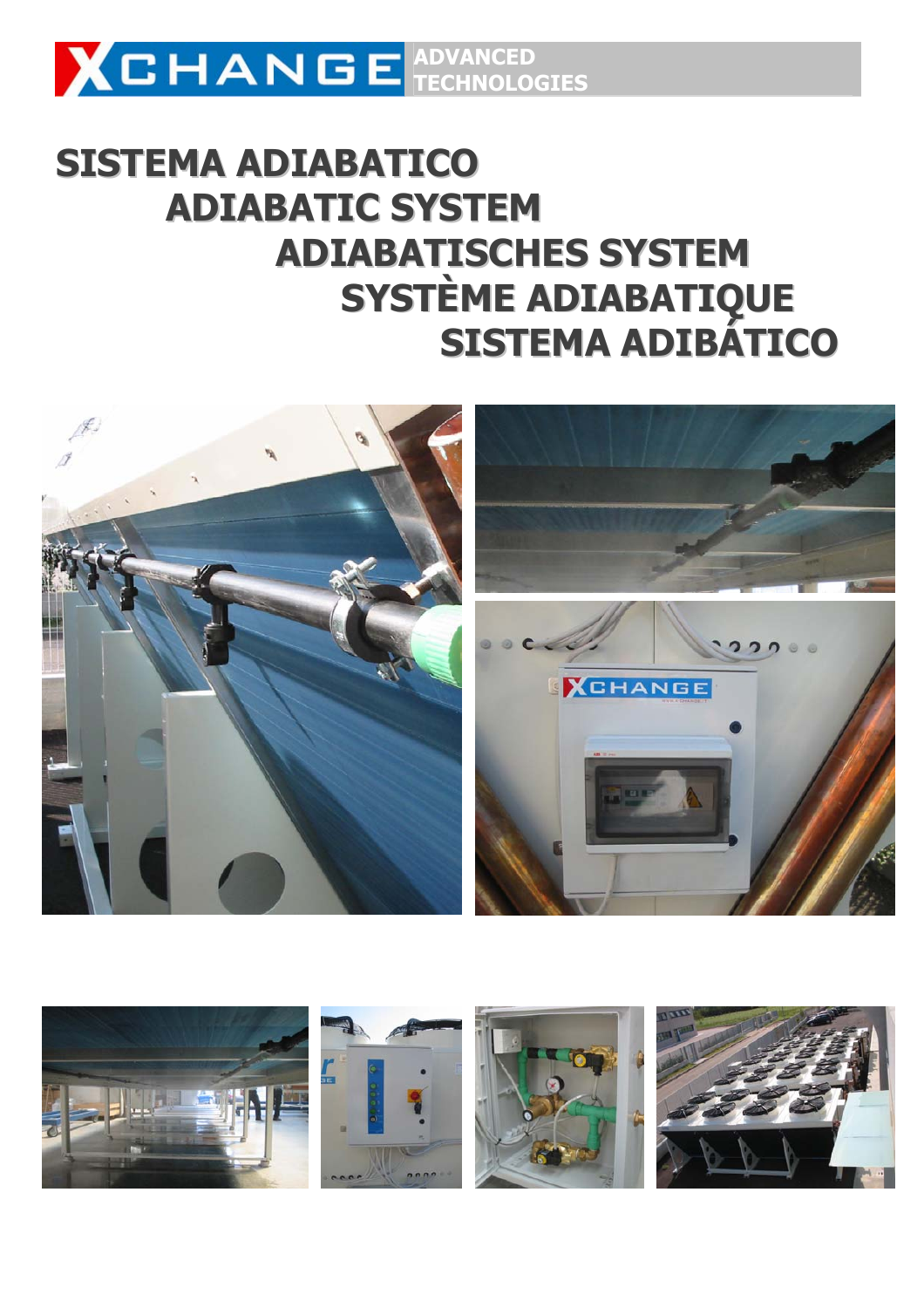# **ADVANCED**  HANGE **TECHNOLOGIES**

# **Theory :**

The adiabatic saturation temperature is a specific temperature value at which water by adiabatic evaporating brings the air itself to a saturation point, this then cools the water turning the temperature towards the wet bulb temperature.

Example :

T amb. (Ambient Air) : 32°C / 50 % RH

T calc. (Design Air Temp.) : 26,3°C / 80 % RH

# **Working :**

The physical phenomenon of adiabatic saturation is obtained by using an adiabatic vaporizing system. The suction air on the water cooler collides with a very fine water particle mist obtained with custom built spray nozzles fitted in order to create a complete and uniform saturation of the entering air.

# **Advantages :**

- The Dry-Cooler / Condenser can be designed for a much lower entering air temperature ( see the example) to obtain a smaller dimension unit with a smaller heat exchanger surface.
- It is possible to use the unit to cool water at temperatures lower than the ambient air temperature.
- The combination of an adiabatic system with a inverter temperature controller lowers the energy consumption of the fans and considerably reduces the sound pressure level, optimizing the water spray consumption.



Xchange s.r.l. - Via degli Artigiani, 21 - Flumignano di Talmassons – Udine Tel. +39 0432 765533 Fax +39 0432 765574 www.x-change.it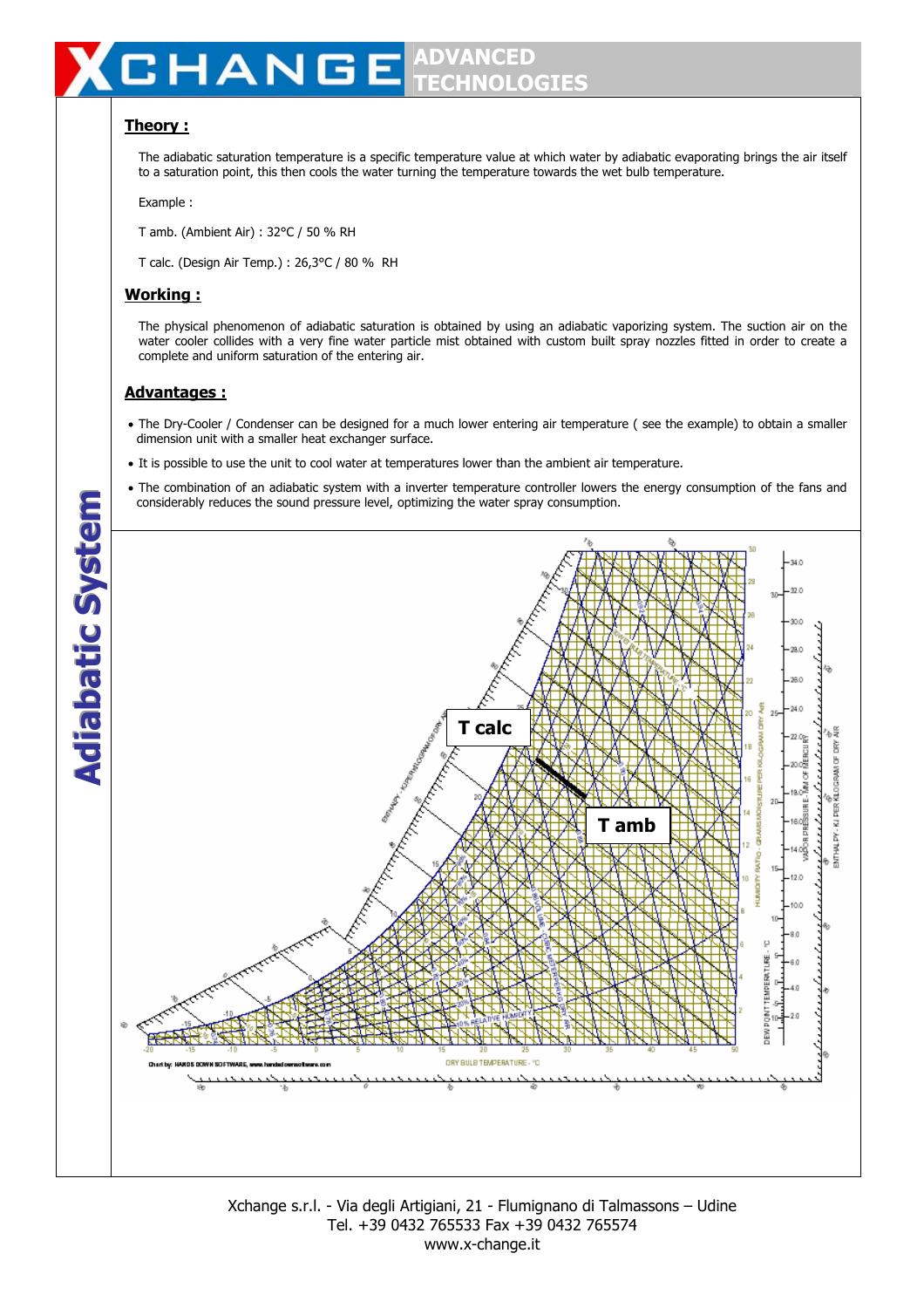# **CHANGE ADVANCED TECHNOLOGIES**

# **Calculation temperature :**

In the following table you can find the ambient temperature (T amb.) and the value you need for the calculation (T adiab.) at the ambient pressure of 1,013 bar.

# **Table 1:**

| $T_{Amb}$       | Ur              | T <sub>Adiab.</sub> | ΔUs              | Dens.        | $T_{Amb}$                          | Ur       | T Adiab.     | ΔUs              | Dens.                | T Amb.                | Ur       | $T_{Adiab.}$      | ΔUs              | Dens.                |
|-----------------|-----------------|---------------------|------------------|--------------|------------------------------------|----------|--------------|------------------|----------------------|-----------------------|----------|-------------------|------------------|----------------------|
| (°C)            | (%)             | (°C)                | (g/Kg)           | $(Ka/m^3)$   | (°C)                               | (%)      | (°C)         | (g/Kg)           | (Ka/m <sup>3</sup> ) | (°C)                  | (%)      | (°C)              | (g/Kg)           | (Ka/m <sup>3</sup> ) |
| $\overline{5}$  | 30              | 2,0                 | 1,9              | 1,27         | 19                                 | 30       | 13,6         | 3,7              | 1,20                 | 33                    | 30       | 24,7              | 6,3              | 1,15                 |
| 5               | 40              | 2,2                 | 1,4              | 1,27         | 19                                 | 40       | 14,0         | 2,5              | 1,20                 | $\overline{33}$       | 40       | 25,7              | 4,1              | 1,14                 |
| 5               | 50              | 2,6                 | 1,0              | 1,27         | 19                                 | 50       | 14,9         | 1,6              | 1,20                 | 33                    | 50       | 27,2              | 2,4              | 1,14                 |
| 5               | 60              | 3,5                 | 0,7              | 1,27         | 19                                 | 60       | 16,4         | 1,1              | 1,20                 | $\overline{33}$       | 60       | 29,2              | 1,5              | 1,14                 |
| 6               | 30              | 2,8                 | 2,0              | 1,26         | 20                                 | 30       | 14,4         | 3,8              | 1,20                 | 34                    | 30       | 25,5              | 6,5              | 1,14                 |
| 6               | 40              | 3,0                 | 1,4              | 1,26         | 20                                 | 40       | 14,8         | 2,6              | 1,20                 | 34                    | 40       | $\overline{2}6,5$ | 4,1              | 1,14                 |
| 6               | 50              | 3,5                 | 1,0              | 1,26         | $\overline{20}$                    | 50       | 15,8         | 1,7              | 1,20                 | $\overline{34}$       | 50       | 28,0              | 2,4              | 1,14                 |
| $\overline{6}$  | 60              | 4,4                 | 0,7              | 1,26         | $\overline{20}$                    | 60       | 17,3         | 1,1              | 1,20                 | 34                    | 60       | 30,2              | 1,6              | 1,14                 |
| 7<br>7          | $\overline{30}$ | 3,7                 | 2,1              | 1,26         | 21                                 | 30       | 15,2         | 4,0              | 1,20                 | 35                    | 30       | 26,3              | 6,7              | 1,14                 |
| $\overline{7}$  | 40<br>50        | 3,9                 | 1,5              | 1,26         | $\overline{21}$<br>$\overline{21}$ | 40<br>50 | 15,7         | 2,7              | 1,20                 | 35<br>$\overline{35}$ | 40<br>50 | 27,3              | 4,2              | 1,14                 |
| 7               | 60              | 4,4<br>5,3          | 1,0<br>0,7       | 1,26<br>1,26 | 21                                 | 60       | 16,7<br>18,2 | 1,8<br>1,1       | 1,19<br>1,19         | 35                    | 60       | 28,9<br>31,1      | 2,4<br>1,6       | 1,13<br>1,13         |
| 8               | 30              | 4,5                 | 2,2              | 1,25         | $\overline{22}$                    | 30       | 16,0         | 4,2              | 1,19                 | 36                    | 30       | 27,2              | 7,1              | 1,13                 |
| 8               | 40              | 4,7                 | 1,6              | 1,25         | $\overline{22}$                    | 40       | 16,5         | 2,8              | 1,19                 | 36                    | 40       | 28,2              | 4,4              | 1,13                 |
| $\overline{8}$  | 50              | 5,3                 | 1,1              | 1,25         | $\overline{22}$                    | 50       | 17,6         | 1,8              | 1,19                 | 36                    | 50       | 29,8              | 2,5              | 1,13                 |
| $\overline{8}$  | 60              | 6,2                 | 0,7              | 1,25         | 22                                 | 60       | 19,1         | 1,2              | 1,19                 | 36                    | 60       | 32,0              | 1,6              | 1,13                 |
| 9               | 30              | 5,4                 | 2,3              | 1,25         | $\overline{23}$                    | 30       | 16,8         | 4,3              | 1,19                 | 37                    | 30       | 28,0              | 7,4              | 1,13                 |
| 9               | 40              | 5,6                 | 1,7              | 1,25         | 23                                 | 40       | 17,3         | 2,9              | 1,19                 | 37                    | 40       | 29,0              | 4,5              | 1,13                 |
| $\overline{9}$  | 50              | 6,2                 | 1,1              | 1,25         | $\overline{23}$                    | 50       | 18,4         | 1,8              | 1,19                 | 37                    | 50       | 30,7              | 2,6              | 1,12                 |
| $\overline{9}$  | 60              | 7,2                 | 0,8              | 1,25         | $\overline{23}$                    | 60       | 20,0         | 1,2              | 1,18                 | 37                    | 60       | 33,0              | 1,7              | 1,12                 |
| 10              | 30              | 6,2                 | 2,4              | 1,24         | $\overline{24}$                    | 30       | 17,6         | 4,5              | 1,18                 | 38                    | 30       | 28,8              | 7,6              | 1,13                 |
| $\overline{10}$ | 40              | 6,4                 | 1,7              | 1,24         | $\overline{24}$                    | 40       | 18,2         | 3,0              | 1,18                 | 38                    | 40       | 29,9              | 4,7              | 1,12                 |
| 10              | 50              | 7,1                 | 1,2              | 1,24         | $\overline{24}$                    | 50       | 19,3         | 1,9              | 1,18                 | 38                    | 50       | 31,6              | 2,7              | 1,12                 |
| 10              | 60              | 8,1                 | 0,8              | 1,24         | $\overline{24}$                    | 60       | 21,0         | 1,3              | 1,18                 | 38                    | 60       | 33,9              | 1,7              | 1,12                 |
| 11              | 30              | 7,0                 | 2,5              | 1,24         | $\overline{25}$                    | 30       | 18,4         | 4,7              | 1,18                 | 39                    | 30       | 29,6              | 7,9              | 1,12                 |
| $\overline{11}$ | 40              | 7,3                 | 1,8              | 1,24         | $\overline{25}$                    | 40       | 19,0         | $\overline{3,1}$ | 1,18                 | 39                    | 40       | 30,7              | 4,8              | 1,12                 |
| 11              | 50              | 8,0                 | 1,3              | 1,24         | 25                                 | 50       | 20,2         | 2,0              | 1,18                 | 39                    | 50       | 32,4              | 2,6              | 1,12                 |
| 11              | 60              | 9,0                 | 0,8              | 1,24         | $\overline{25}$                    | 60       | 21,9         | 1,3              | 1,18                 | 39                    | 60       | 34,8              | 1,7              | 1,11                 |
| 12              | 30              | 7,9                 | 2,7              | 1,24         | 26                                 | 30       | 19,2         | 4,9              | 1,18                 | 40                    | 30       | 30,4              | 8,2              | 1,12                 |
| $\overline{12}$ | 40              | 8,1                 | 1,9              | 1,23         | 26                                 | 40       | 19,8         | 3,2              | 1,17                 | 40                    | 40       | 31,5              | 4,9              | 1,11                 |
| 12              | 50              | 8,8                 | 1,3              | 1,23         | 26                                 | 50       | 21,0         | 2,0              | 1,17                 | 40                    | 50       | 33,3              | 2,7              | 1,11                 |
| $\overline{12}$ | 60              | 9,9                 | 0,8              | 1,23         | $\overline{26}$                    | 60       | 22,8         | 1,3              | 1,17                 | 40                    | 60       | 35,7              | 1,7              | 1,11                 |
| 13              | 30              | 8,7                 | 2,8              | 1,23         | $\overline{27}$                    | 30       | 20,0         | 5,1              | 1,17                 | 41                    | 30       | 31,2              | 8,5              | 1,11                 |
| $\overline{13}$ | 40              | 9,0                 | $\overline{2,0}$ | 1,23         | $\overline{27}$                    | 40       | 20,7         | $\overline{3,3}$ | 1,17                 | $\overline{41}$       | 40       | 32,4              | $\overline{5,1}$ | 1,11                 |
| 13              | 50              | 9,7                 | 1,3              | 1,23         | 27                                 | 50       | 21,9         | 2,0              | 1,17                 | 41                    | 50       | 34,2              | 2,8              | 1,11                 |
| 13              | 60              | 10,8                | 0,9              | 1,23         | $\overline{27}$                    | 60       | 23,7         | 1,3              | 1,17                 | 41                    | 60       | 36,7              | 1,8              | 1,10                 |
| 14              | 30              | 9,5                 | 2,9              | 1,23         | 28                                 | 30       | 20,8         | 5,3              | 1,17                 | 42                    | 30       | 32,0              | 8,8              | 1,11                 |
| $\overline{14}$ | 40              | 9,8                 | $\overline{2,1}$ | 1,23         | 28                                 | 40       | 21,5         | $\overline{3,4}$ | 1,17                 | 42                    | 40       | 33,2              | 5,2              | 1,11                 |
| 14              | 50              | 10,6                | 1,4              | 1,23         | 28                                 | 50       | 22,8         | 2,1              | 1,16                 | 42                    | 50       | 35,1              | 2,8              | 1,10                 |
| 14              | 60              | 11,8                | 0,9              | 1,22         | 28                                 | 60       | 24,6         | 1,3              | 1,16                 | 42                    | 60       | 37,6              | 1,8              | 1,10                 |
| 15              | 30              | 10,3                | $\overline{3,1}$ | 1,22         | 29                                 | 30       | 21,6         | $\overline{5,5}$ | 1,16                 | 43                    | 30       | 32,8              | 9,1              | 1,11                 |
| 15              | 40              | 10,7                | 2,2              | 1,22         | 29                                 | 40       | 22,3         | 3,5              | 1,16                 | 43                    | 40       | 34,1              | 5,5              | 1,10                 |
| 15<br>15        | 50              | 11,5                | 1,5              | 1,22         | 29<br>29                           | 50       | 23,7         | 2,2              | 1,16                 | 43<br>43              | 50<br>60 | 36,0              | 2,9              | 1,10                 |
|                 | 60              | 12,7                | 1,0              | 1,22         |                                    | 60       | 25,6         | 1,4              | 1,16                 |                       |          | 38,5              | 1,8              | 1,09                 |
| 16<br>16        | 30<br>40        | 11,1<br>11,5        | 3,2<br>2,2       | 1,22         | 30<br>30                           | 30<br>40 | 22,4<br>23,2 | 5,7              | 1,16                 | 44                    | 30<br>40 | 33,6<br>34,9      | 9,4              | 1,10                 |
| 16              | 50              | 12,3                | 1,5              | 1,22<br>1,22 | $\overline{30}$                    | 50       | 24,5         | 3,7<br>2,2       | 1,16<br>1,15         | 44<br>44              | 50       | 36,9              | 5,6<br>3,0       | 1,10<br>1,09         |
| 16              | 60              | 13,6                | 1,0              | 1,22         | 30                                 | 60       | 26,5         | 1,4              | 1,15                 | 44                    | 60       | 39,5              | 2,0              | 1,09                 |
| 17              | $\overline{30}$ | 11,9                | 3,3              | 1,21         | $\overline{31}$                    | 30       | 23,2         | 5,9              | 1,15                 | 45                    | 30       | 34,4              | 9,8              | 1,10                 |
| 17              | 40              | 12,3                | 2,3              | 1,21         | 31                                 | 40       | 24,0         | 3,8              | 1,15                 | 45                    | 40       | 35,8              | 5,8              | 1,09                 |
| 17              | 50              | 13,2                | 1,5              | 1,21         | 31                                 | 50       | 25,4         | 2,2              | 1,15                 | 45                    | 50       | 37,8              | 3,1              | 1,09                 |
| 17              | 60              | 14,5                | 1,0              | 1,21         | 31                                 | 60       | 27,4         | 1,5              | 1,15                 | 45                    | 60       | 40,4              | 1,9              | 1,09                 |
| 18              | 30              | 12,7                | 3,5              | 1,21         | 32                                 | 30       | 24,0         | 6,1              | 1,15                 | 46                    | 30       | 35,2              | 10,1             | 1,09                 |
| 18              | 40              | 13,2                | 2,4              | 1,21         | $\overline{32}$                    | 40       | 24,8         | 3,9              | 1,15                 | 46                    | 40       | 36,6              | 5,9              | 1,09                 |
| 18              | 50              | 14,1                | 1,6              | 1,21         | $\overline{32}$                    | 50       | 26,3         | 2,3              | 1,15                 | 46                    | 50       | 38,6              | 2,9              | 1,08                 |
| 18              | 60              | 15,4                | 1,0              | 1,21         | $\overline{32}$                    | 60       | 28,3         | 1,5              | 1,14                 | 46                    | 60       | 41,3              | 1,9              | 1,08                 |

**AA a**<br>b **bb aa ttiicc SSS yy ss tt ee mm**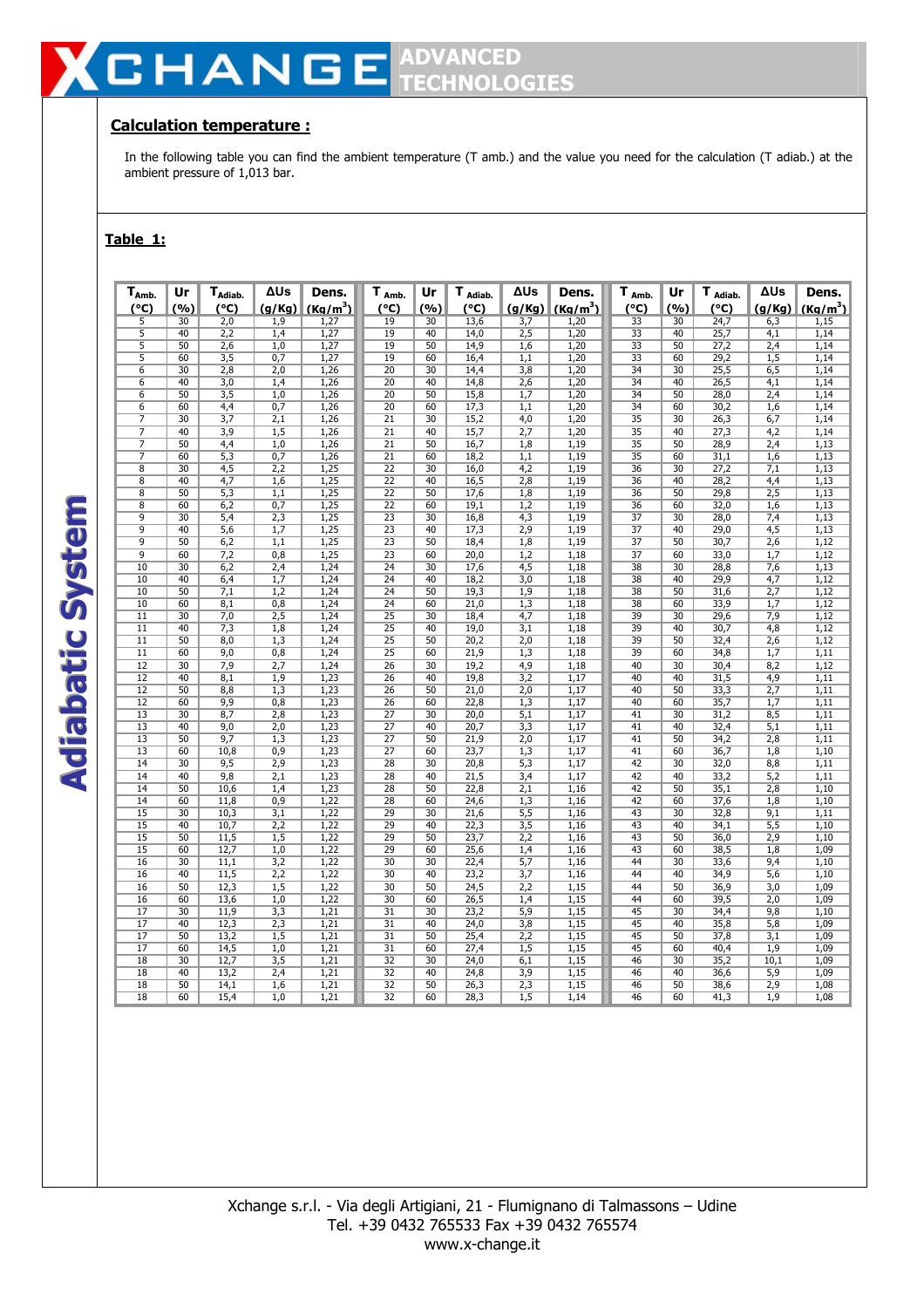#### **ADVANCED HANG** E **TECHNOLOGIES**

# **Water quality :**

The water to employ for the adiabatic system must have characteristic following :

- Maximum water hardness 8-12 °F or in other words to have a max CaCO<sub>3</sub> content of 80 120 ppm.
- The water PH value must be inferior to 7 in order to avoid corrosion problems on the finned package.

## **Nozzles working condition :**

- The necessary pressure to the corrected operation of the nebulizzazione system is of 2,5 bars.
- The capacity for single nozzle to the pressure of 2,5 bars can vary from 1,15 to 1,9 dm3/min to second of the type of installed nozze

## **Water flow calculation :**

The water flow needed for the adiabatic system can be calculated using the following procedure:

- From the table 1 find the values for **∆Us** , **Dair** relative at the temperature **TAmb** , and the **Ur** value.
- From the selection card find the total air flow value **Qa**.
- The value of water flow for the adiabatic system is given from the following relation:

 **Qw** = **Qa** x **Dair** x **∆Us** x **0,001 ( dm<sup>3</sup> / h )** 

 **The real water flow (Qw real) to the adiabatic system will hold account of the Qw capacity multiplied for 1,3. This in order to guarantee a efficient operation of the adiabatic system. The water flow in excess will come dispersed to the ground; the system does not preview the water recovery.**

**Qw real = 1,3 x Qw (dm<sup>3</sup> / h)** 

Es) Air Flow **Qa =** 75000 ( m<sup>3</sup> / h )

 $T_{Amb} = 25 (°C)$  $Ur = 50 %$ 

From table 1 :

 $D_{\text{air}} = 1,18$  (Kg / m<sup>3</sup>)

 **∆Us = 2,0 (g / Kg)**

**Qw** = **75000** x **1.18** x **2.0** x **0,001 = 177 ( dm<sup>3</sup> / h )** 

 $Qw$  real = 1,3 x 177 = 230 ( dm<sup>3</sup> / h )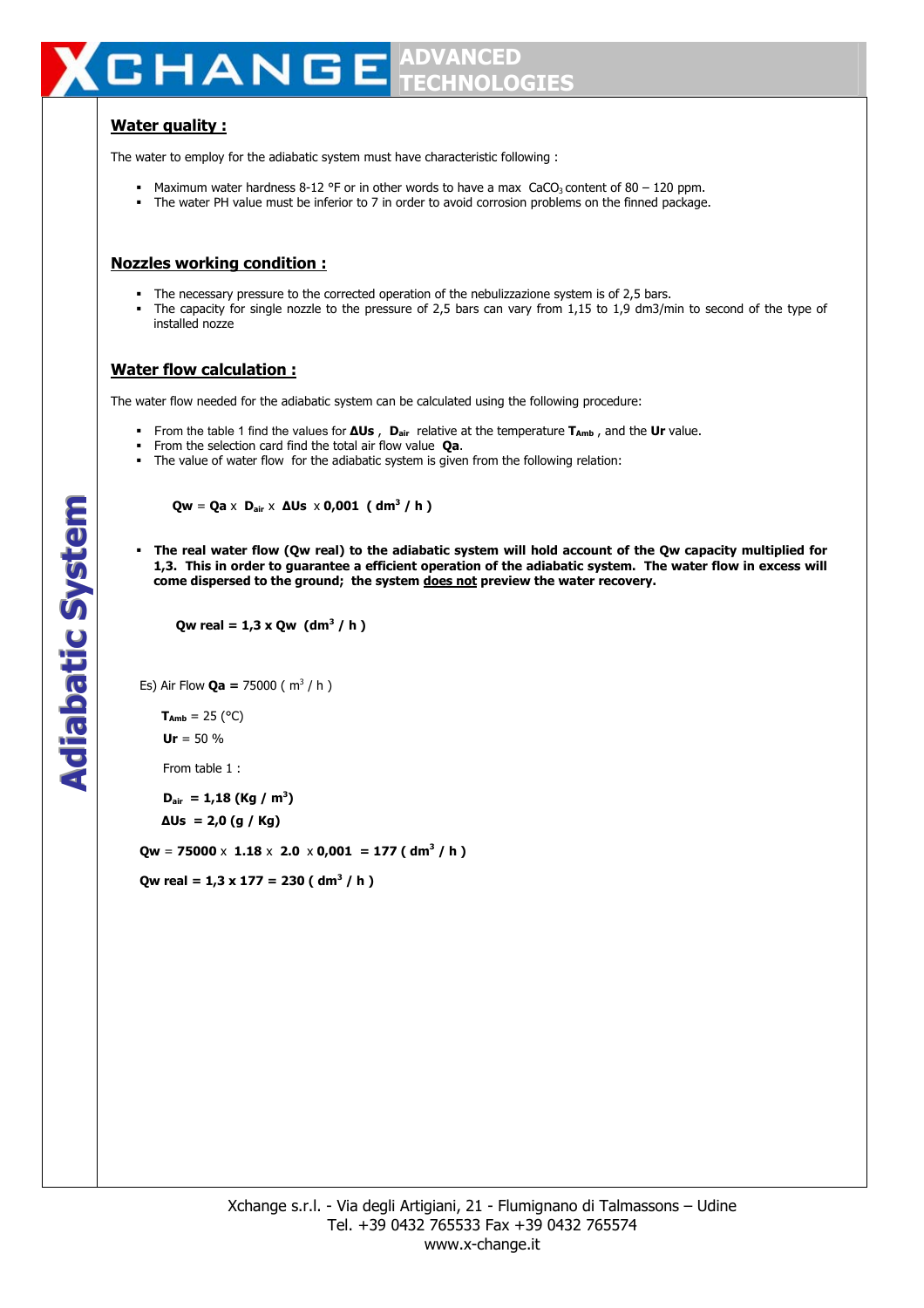# **ADVANCED TECHNOLOGIES**

# **Features :**

- Built-in microproccessor controlled system
- Tubes with custom built injectors fitted on the air suction side and set in the air direction
- Electric valves for drain and vent control
- Pressure reducer to adjust the necessary pressure for injection and nebulizing
- SOFTWATER in order to avoid the limestone deposition on the finned package (see next page)
- Pressure switch for controlling the water pressure
- Temperature probes
- Water resistant wiring box (IP65).
- Aluminium fins with treatment BLUEFIN, used in order to improve the distribution of the water on the package and to prevent corrosion phenomena on the fin.



Xchange s.r.l. - Via degli Artigiani, 21 - Flumignano di Talmassons – Udine Tel. +39 0432 765533 Fax +39 0432 765574 www.x-change.it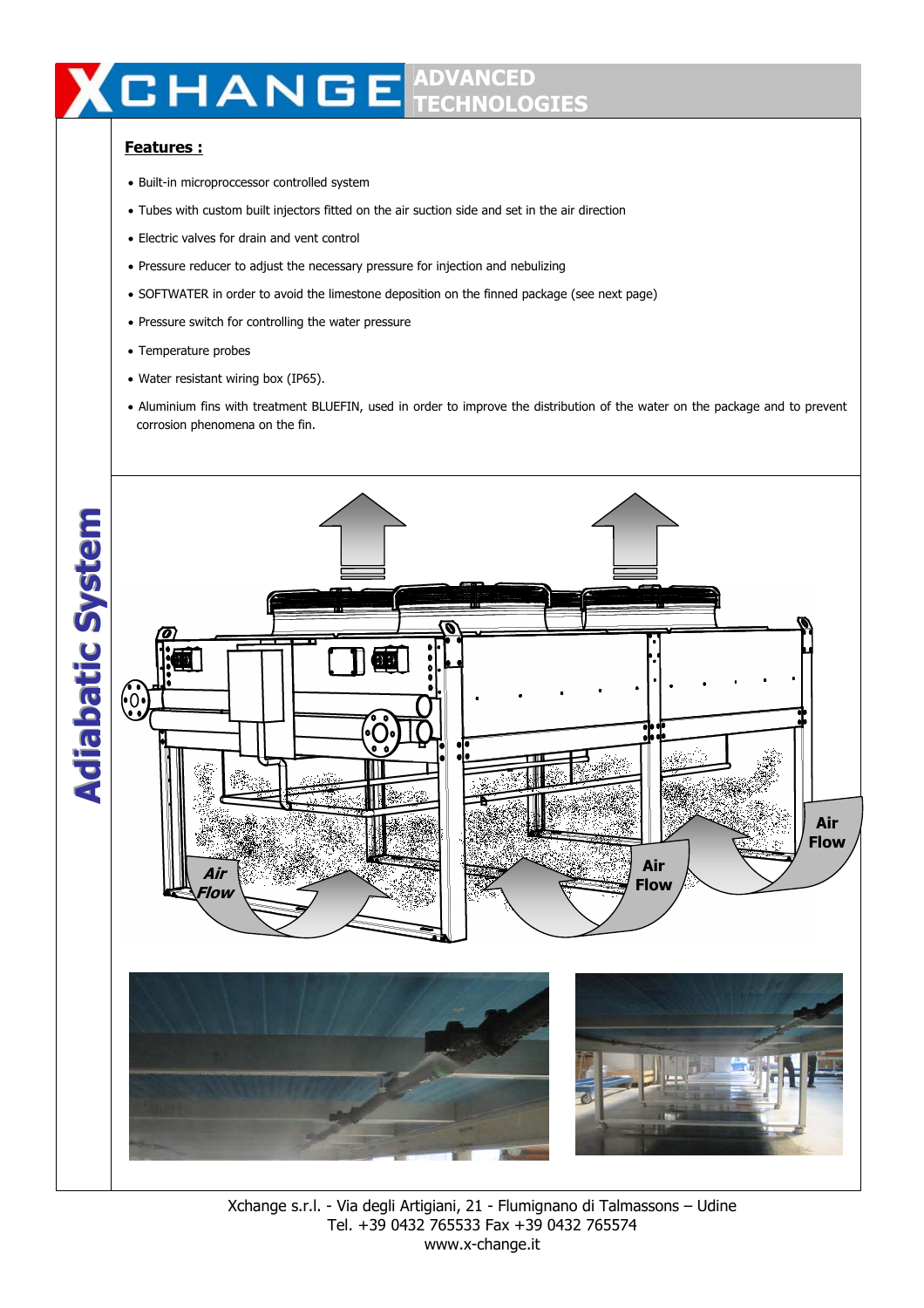#### **HANGE ADVANCED**  3 U **TECHNOLOGIES**

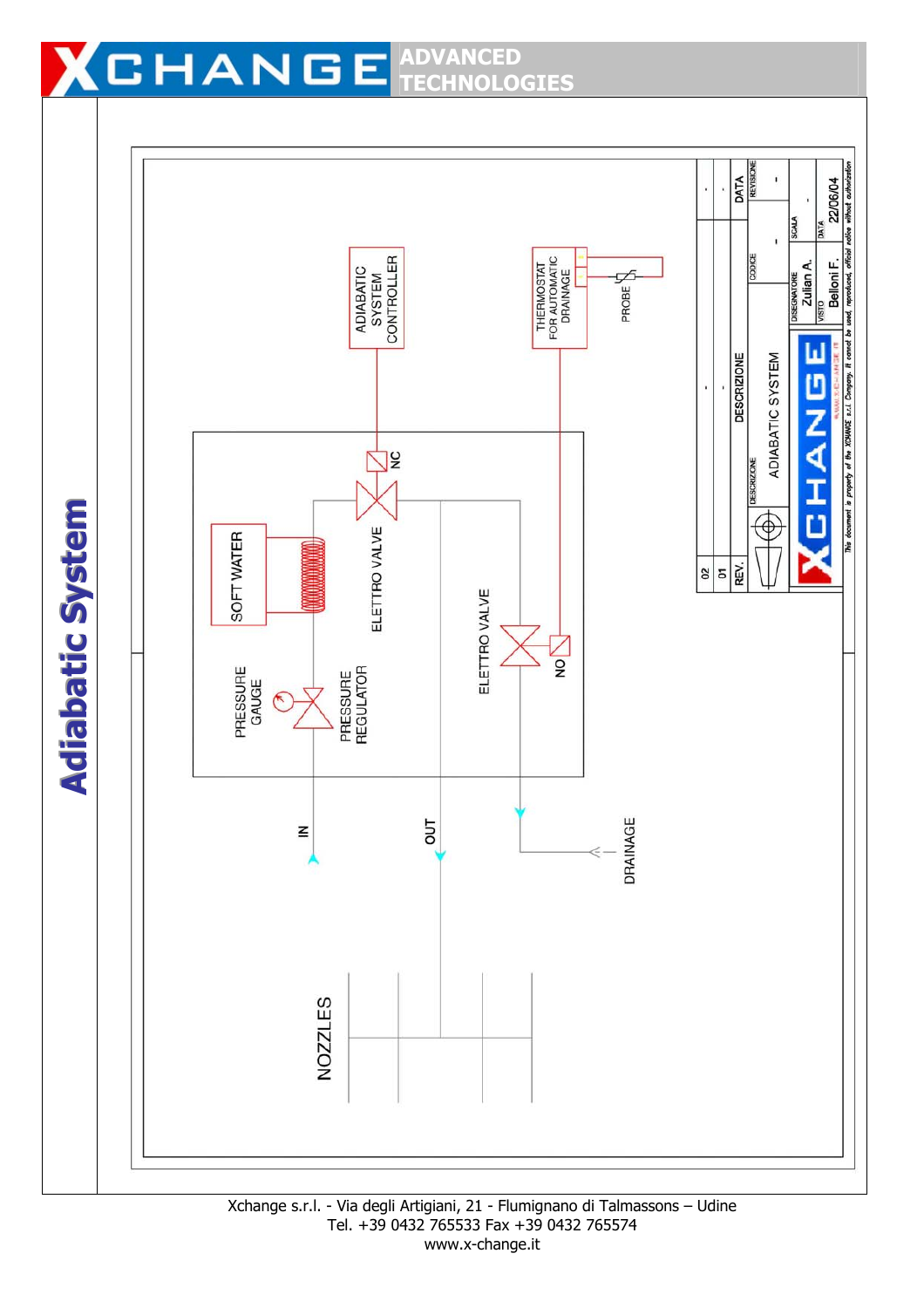# **SOFT WATER**

In most industrial processes where a heating/cooling system is involved, water is used as the medium for thermal energy transfer. The composition of water is a solution consisting of carbon dioxide, mineral salts, microorganisms and other substances. Typically, water is characterised by hardness, a term referring to the concentration of mineral salts (calcium and magnesium) dissolved therein. The unit of measurement for hardness is the French Degree: 1 French Degree corresponding to 10 mg of calcium carbonate per kg of water i.e. 10 parts per million (ppm).

Facing lime stone problems in pipework, heat exchangers and moulds, when water, without chemical treatment, is used as a process fluid is only to be expected. The presence of limestone is due to the precipitation of calcium carbonate (in calcite form) produced by calcium bicarbonate ions dissolving in water. The thermal fluctuations considerably increase the reactions of the calcium and magnesium salts encouraging the precipitation of the carbonate crystals. Decreased performance and efficiency of the heat exchanger in thermodynamic systems with consequential increased energy consumption, maintenance and running costs are consequences of lime stone deposition.

### **DECARBONATIZATION AND WATER SOFTENING**

In decarbonatisation and softening by precipitation processes, normally chemical products such as lime milk; lime, caustic soda and soda & phosphate are used to initiate carbon dioxide precipitation (the hardness due to the presence of carbonates and non-carbonates normally employed in such water treatments). The ion exchange process is a chemical treatment based on the principle of exchanging ions; the cations and anions of the chemical products used in special filters being exchanged with ions of the calcium and magnesium salts in the water. SOFT WATER is instead an innovative device that efficiently prevents limestone by application of physical phenomena alone, with no chemical treatment involved.

### **WORKING PRINCIPLE**

As a result of thermal stresses, the calcium (and magnesium) salts precipitate as carbonates under the form of calcite crystals. Calcite (trigonal calcium carbonate in the rhombohedral phase) is a stable form of carbonate and due to its crystalline structure is highly aggregating. An electronic device, installed in either the water supply pipeline of a water cooling system or a temperature controller, induces an electro-magnetic field in the process fluid itself. The electro-magnetic field acts on the calcite crystals modifying their structure to that of aragonite (calcium carbonate in the orthorhombic phase). Aragonite is a polymorph of calcite, which means it has the same chemical composition of calcite but a different structure and as such a different crystalline shape and symmetry. The aragonite structure is metastable at ordinary temperatures and the crystals exhibit a non-aggregating property.

The dimorphism of calcium carbonate may be metaphorically compared to the dimorphism of water in its solid, iced state. Calcite, hard and incrusting is like the consistency of ice (typically solid) while aragonite with its thin elongated crystalline clusters is like snow (typically powdery and inconsistent). It should be noted that the electro-magnetic field, appropriately modulated in frequency and intensity, does not at all alter the organoleptic characteristics of water.

A SOFT WATER device when installed in a closed water circuit is also able to transform calcite already present in existing pipelines, depending upon the thickness of limestone incrustation, into aragonite thus carrying out a limestone pipe-cleaning effect.